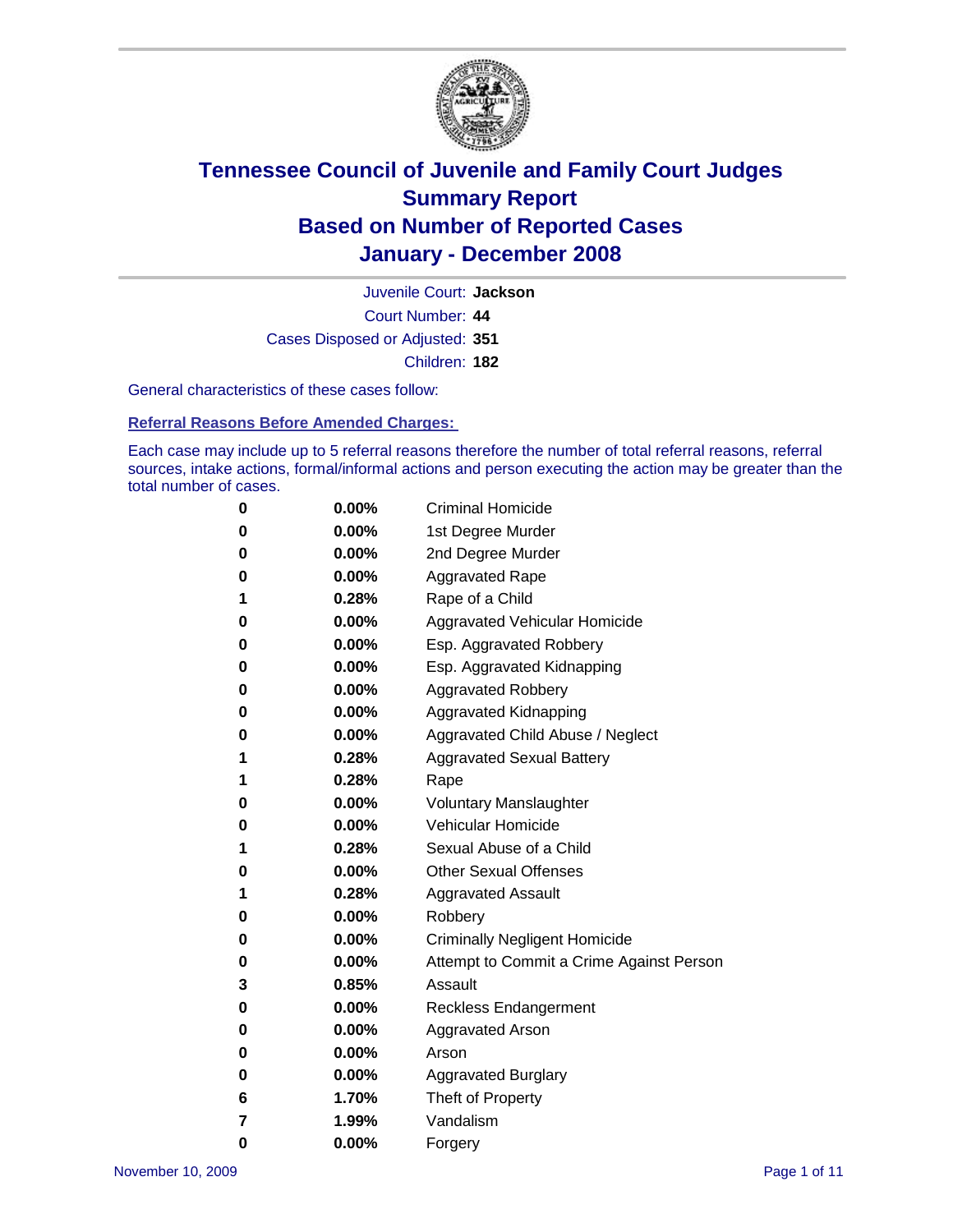

Juvenile Court: **Jackson**

Court Number: **44**

Cases Disposed or Adjusted: **351**

Children: **182**

#### **Referral Reasons Before Amended Charges:**

Each case may include up to 5 referral reasons therefore the number of total referral reasons, referral sources, intake actions, formal/informal actions and person executing the action may be greater than the total number of cases.

| 1  | 0.28%    | <b>Worthless Checks</b>                                     |
|----|----------|-------------------------------------------------------------|
| 0  | 0.00%    | Illegal Possession / Fraudulent Use of Credit / Debit Cards |
| 3  | 0.85%    | <b>Burglary</b>                                             |
| 0  | $0.00\%$ | Unauthorized Use of a Vehicle                               |
| 1  | 0.28%    | <b>Cruelty to Animals</b>                                   |
| 0  | 0.00%    | Sale of Controlled Substances                               |
| 3  | 0.85%    | <b>Other Drug Offenses</b>                                  |
| 1  | 0.28%    | Possession of Controlled Substances                         |
| 0  | 0.00%    | <b>Criminal Attempt</b>                                     |
| 0  | 0.00%    | Carrying Weapons on School Property                         |
| 0  | 0.00%    | Unlawful Carrying / Possession of a Weapon                  |
| 0  | 0.00%    | <b>Evading Arrest</b>                                       |
| 0  | 0.00%    | Escape                                                      |
| 2  | 0.57%    | Driving Under Influence (DUI)                               |
| 3  | 0.85%    | Possession / Consumption of Alcohol                         |
| 0  | 0.00%    | Resisting Stop, Frisk, Halt, Arrest or Search               |
| 1  | 0.28%    | <b>Aggravated Criminal Trespass</b>                         |
| 0  | 0.00%    | Harassment                                                  |
| 0  | 0.00%    | Failure to Appear                                           |
| 0  | 0.00%    | Filing a False Police Report                                |
| 0  | $0.00\%$ | Criminal Impersonation                                      |
| 1  | 0.28%    | <b>Disorderly Conduct</b>                                   |
| 0  | $0.00\%$ | <b>Criminal Trespass</b>                                    |
| 0  | 0.00%    | <b>Public Intoxication</b>                                  |
| 0  | $0.00\%$ | Gambling                                                    |
| 64 | 18.18%   | <b>Traffic</b>                                              |
| 0  | $0.00\%$ | Local Ordinances                                            |
| 1  | 0.28%    | Violation of Wildlife Regulations                           |
| 0  | 0.00%    | Contempt of Court                                           |
| 9  | 2.56%    | Violation of Probation                                      |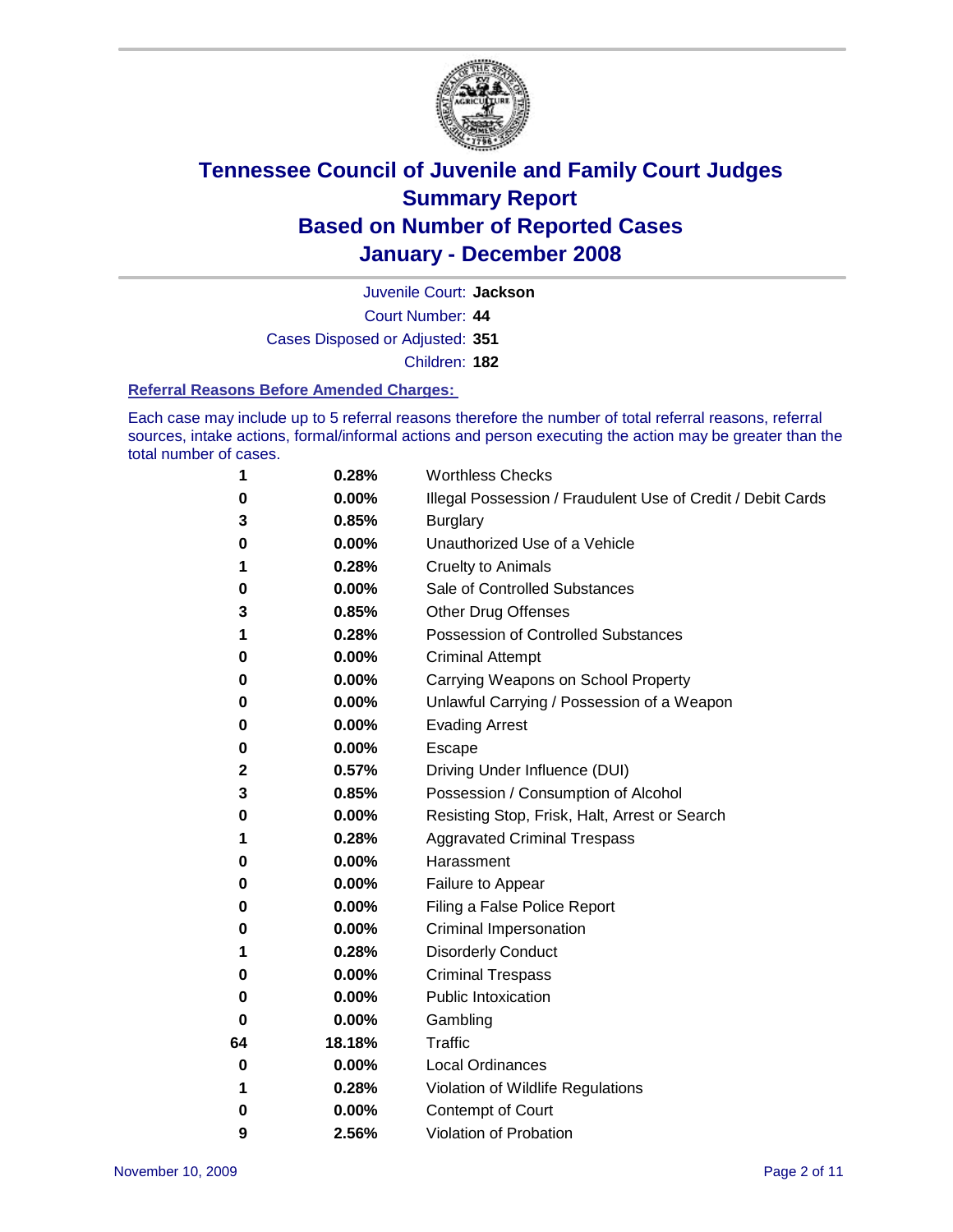

Court Number: **44** Juvenile Court: **Jackson** Cases Disposed or Adjusted: **351** Children: **182**

#### **Referral Reasons Before Amended Charges:**

Each case may include up to 5 referral reasons therefore the number of total referral reasons, referral sources, intake actions, formal/informal actions and person executing the action may be greater than the total number of cases.

| $\bf{0}$     | $0.00\%$ | Violation of Aftercare                |
|--------------|----------|---------------------------------------|
| 6            | 1.70%    | Unruly Behavior                       |
| 5            | 1.42%    | Truancy                               |
| 6            | 1.70%    | In-State Runaway                      |
| 0            | $0.00\%$ | Out-of-State Runaway                  |
| 7            | 1.99%    | Possession of Tobacco Products        |
| 1            | 0.28%    | Violation of a Valid Court Order      |
| $\bf{0}$     | $0.00\%$ | Violation of Curfew                   |
| 1            | 0.28%    | Sexually Abused Child                 |
| 0            | $0.00\%$ | <b>Physically Abused Child</b>        |
| 28           | 7.95%    | Dependency / Neglect                  |
| $\mathbf{2}$ | 0.57%    | <b>Termination of Parental Rights</b> |
| 1            | 0.28%    | Violation of Pretrial Diversion       |
| 0            | $0.00\%$ | Violation of Informal Adjustment      |
| 167          | 47.44%   | <b>Judicial Review</b>                |
| 4            | 1.14%    | <b>Administrative Review</b>          |
| 0            | $0.00\%$ | <b>Foster Care Review</b>             |
| 4            | 1.14%    | Custody                               |
| 7            | 1.99%    | Visitation                            |
| 0            | $0.00\%$ | Paternity / Legitimation              |
| 0            | $0.00\%$ | Child Support                         |
| 0            | 0.00%    | <b>Request for Medical Treatment</b>  |
| 0            | 0.00%    | <b>Consent to Marry</b>               |
| $\mathbf{2}$ | 0.57%    | Other                                 |
| 352          | 100.00%  | <b>Total Referrals</b>                |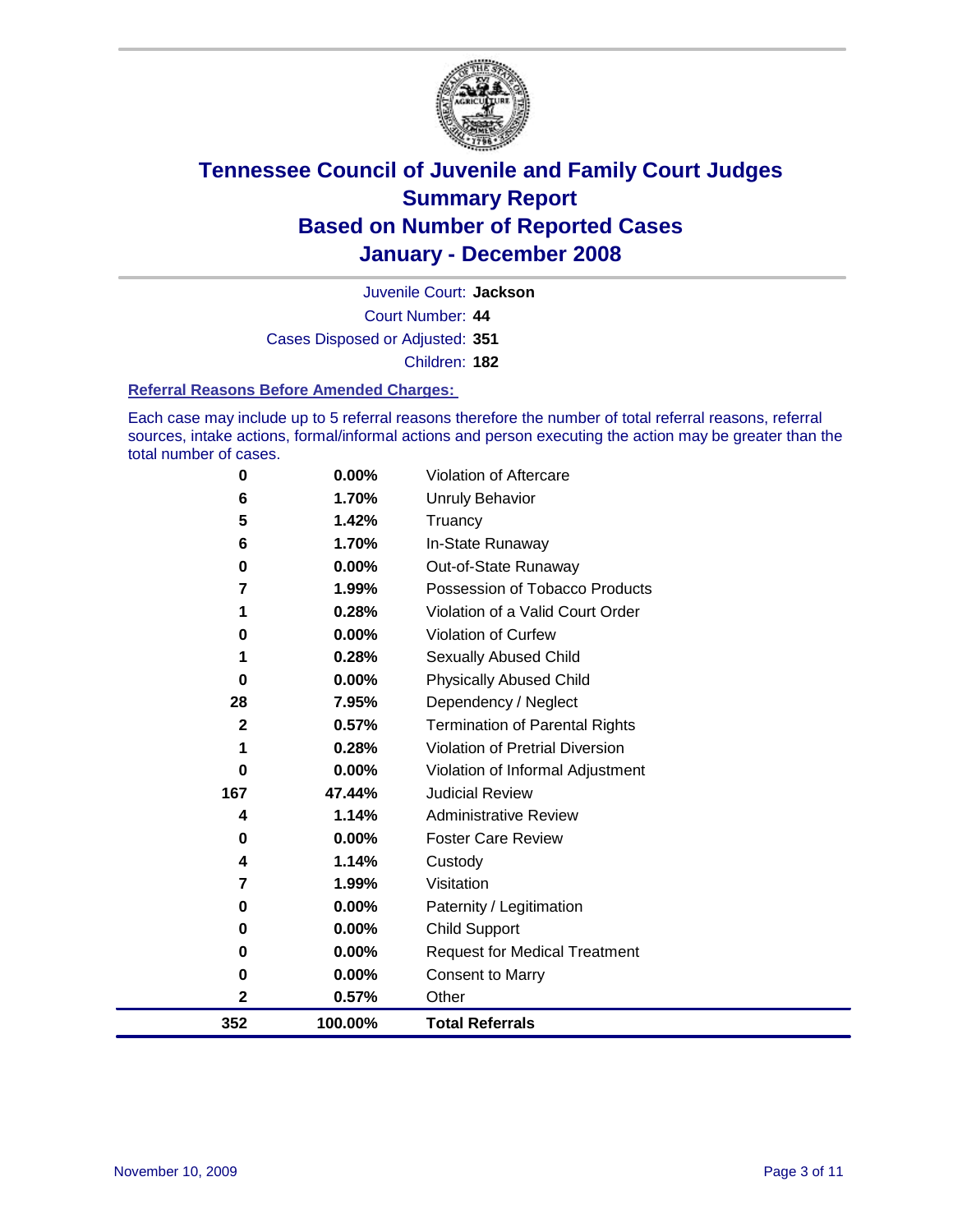

| Juvenile Court: Jackson         |  |
|---------------------------------|--|
| Court Number: 44                |  |
| Cases Disposed or Adjusted: 351 |  |
| Children: 182                   |  |
| <b>Referral Sources: 1</b>      |  |

| 352          | 100.00% | <b>Total Referral Sources</b>     |
|--------------|---------|-----------------------------------|
| 0            | 0.00%   | Other                             |
| 0            | 0.00%   | Unknown                           |
| 0            | 0.00%   | Hospital                          |
| 0            | 0.00%   | Child & Parent                    |
| 3            | 0.85%   | Victim                            |
| $\mathbf{2}$ | 0.57%   | <b>Other Court</b>                |
| 1            | 0.28%   | Social Agency                     |
| 52           | 14.77%  | <b>Court Staff</b>                |
| 0            | 0.00%   | <b>District Attorney's Office</b> |
| 0            | 0.00%   | <b>Other State Department</b>     |
| 172          | 48.86%  | <b>DCS</b>                        |
| 0            | 0.00%   | <b>CSA</b>                        |
| 19           | 5.40%   | School                            |
| 0            | 0.00%   | Self                              |
| 4            | 1.14%   | Relatives                         |
| 1            | 0.28%   | Parents                           |
| 98           | 27.84%  | Law Enforcement                   |

### **Age of Child at Referral: 2**

| 182 | 100.00% | <b>Total Child Count</b> |
|-----|---------|--------------------------|
| 0   | 0.00%   | <b>Unknown</b>           |
| 0   | 0.00%   | Ages 19 and Over         |
| 64  | 35.16%  | Ages 17 through 18       |
| 52  | 28.57%  | Ages 15 through 16       |
| 20  | 10.99%  | Ages 13 through 14       |
| 7   | 3.85%   | Ages 11 through 12       |
| 39  | 21.43%  | Ages 10 and Under        |
|     |         |                          |

<sup>1</sup> If different than number of Referral Reasons (352), verify accuracy of your court's data.

<sup>2</sup> One child could be counted in multiple categories, verify accuracy of your court's data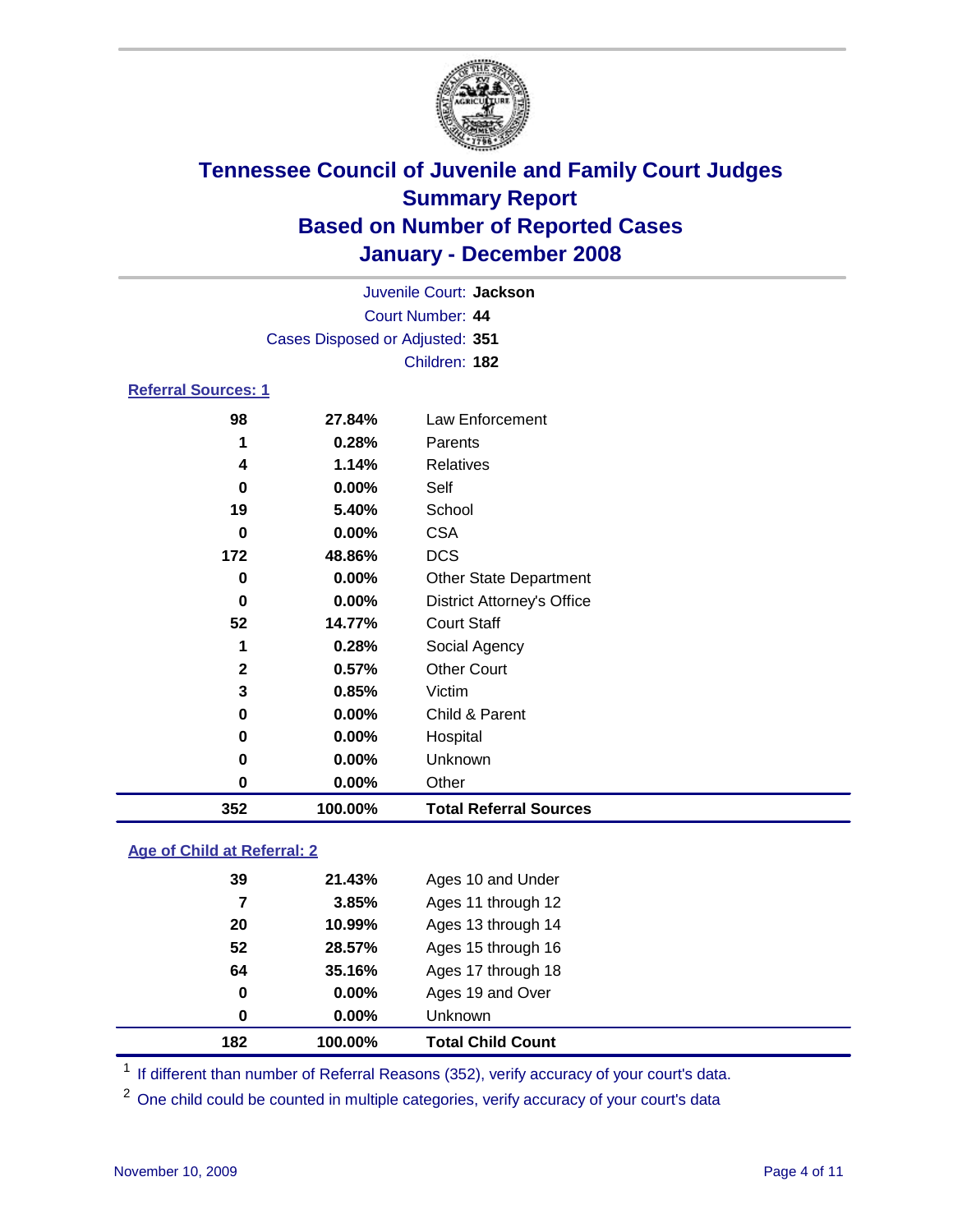

|                                         |                                 | Juvenile Court: Jackson  |
|-----------------------------------------|---------------------------------|--------------------------|
|                                         |                                 | Court Number: 44         |
|                                         | Cases Disposed or Adjusted: 351 |                          |
|                                         |                                 | Children: 182            |
| Sex of Child: 1                         |                                 |                          |
| 110                                     | 60.44%                          | Male                     |
| 72                                      | 39.56%                          | Female                   |
| $\bf{0}$                                | 0.00%                           | Unknown                  |
| 182                                     | 100.00%                         | <b>Total Child Count</b> |
| <b>Race of Child: 1</b>                 |                                 |                          |
| 178                                     | 97.80%                          | White                    |
| 1                                       | 0.55%                           | African American         |
| 1                                       | 0.55%                           | Native American          |
| 0                                       | 0.00%                           | Asian                    |
| $\mathbf 2$                             | 1.10%                           | Mixed                    |
| $\bf{0}$                                | 0.00%                           | Unknown                  |
| 182                                     | 100.00%                         | <b>Total Child Count</b> |
| <b>Hispanic Origin: 1</b>               |                                 |                          |
|                                         |                                 |                          |
| 4<br>178                                | 2.20%<br>97.80%                 | Yes                      |
| $\mathbf 0$                             | 0.00%                           | <b>No</b><br>Unknown     |
|                                         |                                 |                          |
| 182                                     | 100.00%                         | <b>Total Child Count</b> |
| <b>School Enrollment of Children: 1</b> |                                 |                          |
| 150                                     | 82.42%                          | Yes                      |
| 32                                      | 17.58%                          | No                       |
| $\mathbf 0$                             | 0.00%                           | Unknown                  |
| 182                                     | 100.00%                         | <b>Total Child Count</b> |

One child could be counted in multiple categories, verify accuracy of your court's data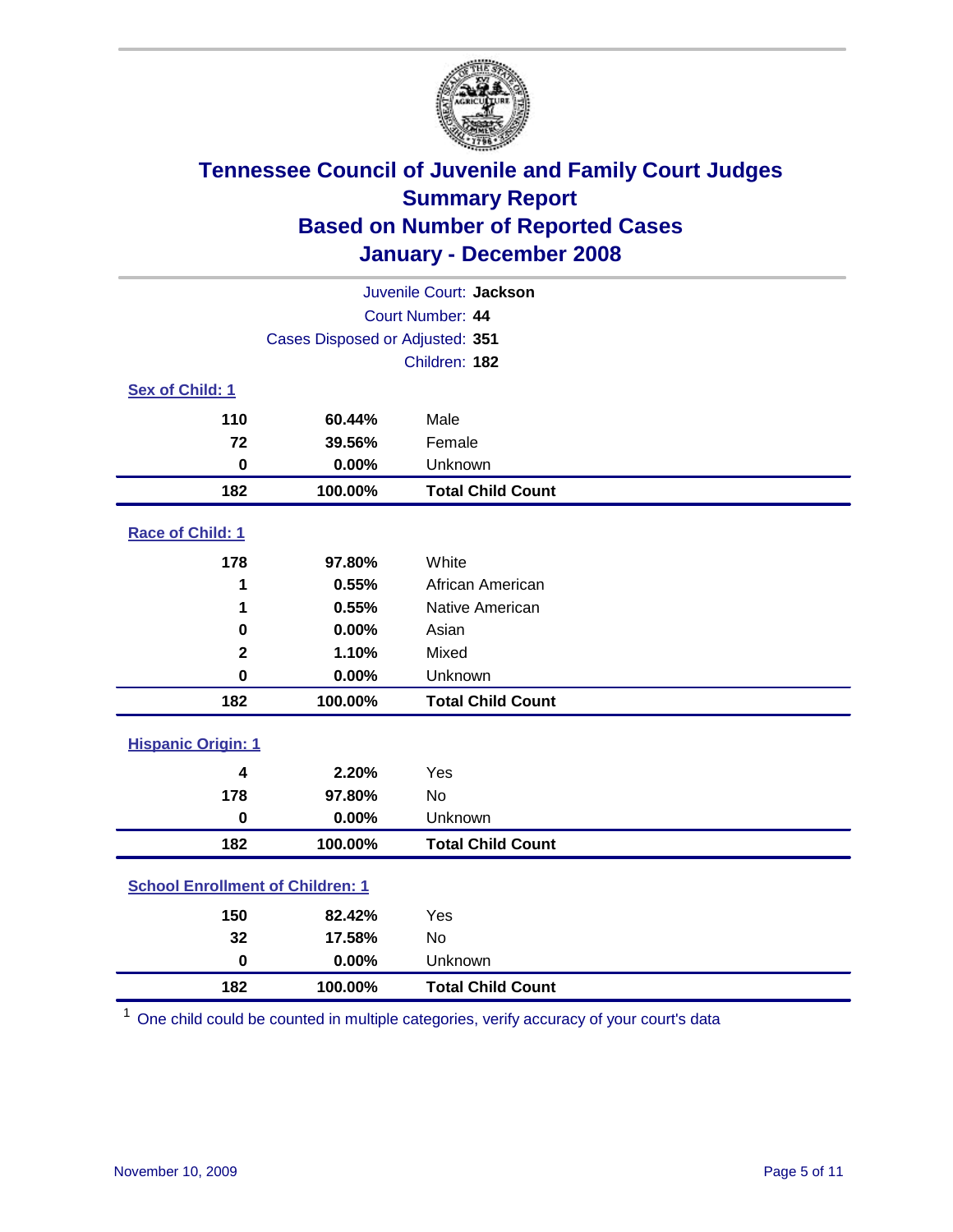

Court Number: **44** Juvenile Court: **Jackson** Cases Disposed or Adjusted: **351** Children: **182 Living Arrangement of Child at Time of Referral: 1 31.87%** With Both Biological Parents **0.55%** With Father and Stepmother

| 182 | 100.00%  | <b>Total Child Count</b>     |
|-----|----------|------------------------------|
|     | 0.55%    | Other                        |
| 0   | $0.00\%$ | Unknown                      |
| 3   | 1.65%    | Independent                  |
| 0   | $0.00\%$ | In an Institution            |
| 4   | 2.20%    | In a Residential Center      |
| 3   | 1.65%    | In a Group Home              |
| 17  | 9.34%    | With Foster Family           |
| 5   | 2.75%    | <b>With Adoptive Parents</b> |
| 22  | 12.09%   | <b>With Relatives</b>        |
| 20  | 10.99%   | <b>With Father</b>           |
| 39  | 21.43%   | <b>With Mother</b>           |
| 9   | 4.95%    | With Mother and Stepfather   |
|     | U.ວວ%    | vvith Father and Stepmother  |

### **Type of Detention: 2**

| 351 | 100.00%  | <b>Total Detention Count</b> |
|-----|----------|------------------------------|
| 1   | 0.28%    | Other                        |
| 346 | 98.58%   | Does Not Apply               |
| 0   | $0.00\%$ | <b>Unknown</b>               |
| 0   | $0.00\%$ | <b>Psychiatric Hospital</b>  |
| 0   | 0.00%    | Jail - No Separation         |
| 0   | $0.00\%$ | Jail - Partial Separation    |
| 0   | $0.00\%$ | Jail - Complete Separation   |
| 4   | 1.14%    | Juvenile Detention Facility  |
| 0   | $0.00\%$ | Non-Secure Placement         |
|     |          |                              |

<sup>1</sup> One child could be counted in multiple categories, verify accuracy of your court's data

<sup>2</sup> If different than number of Cases (351) verify accuracy of your court's data.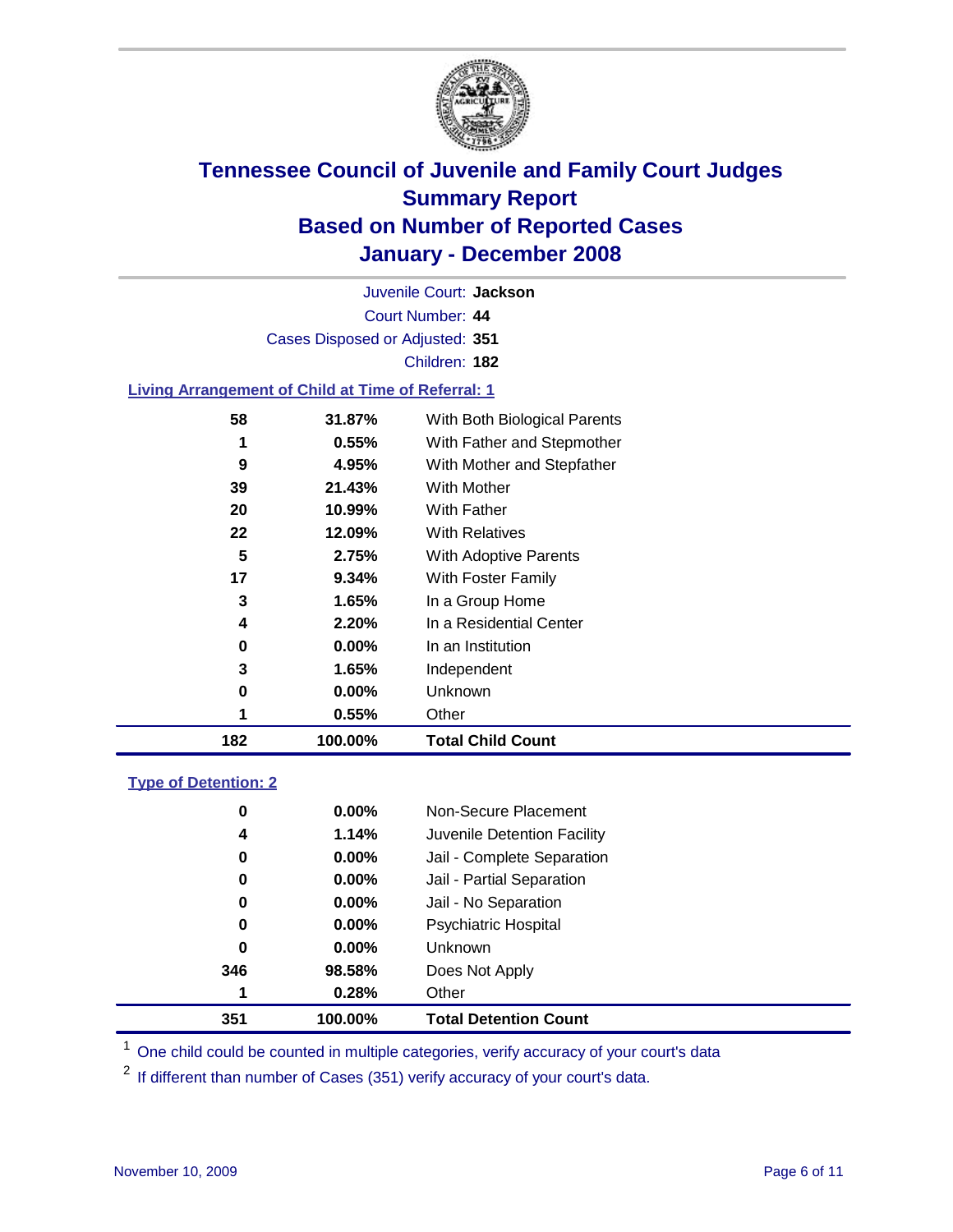

|                                                    |                                 | Juvenile Court: Jackson              |  |
|----------------------------------------------------|---------------------------------|--------------------------------------|--|
| Court Number: 44                                   |                                 |                                      |  |
|                                                    | Cases Disposed or Adjusted: 351 |                                      |  |
|                                                    |                                 | Children: 182                        |  |
| <b>Placement After Secure Detention Hearing: 1</b> |                                 |                                      |  |
| 2                                                  | 0.57%                           | Returned to Prior Living Arrangement |  |
| 1                                                  | 0.28%                           | Juvenile Detention Facility          |  |
| 0                                                  | 0.00%                           | Jail                                 |  |
| 1                                                  | 0.28%                           | Shelter / Group Home                 |  |
| 1                                                  | 0.28%                           | <b>Foster Family Home</b>            |  |
| $\bf{0}$                                           | 0.00%                           | Psychiatric Hospital                 |  |
| 0                                                  | 0.00%                           | Unknown                              |  |
| 346                                                | 98.58%                          | Does Not Apply                       |  |
| $\bf{0}$                                           | $0.00\%$                        | Other                                |  |
|                                                    |                                 |                                      |  |
| 351                                                | 100.00%                         | <b>Total Placement Count</b>         |  |
| <b>Intake Actions: 2</b>                           |                                 |                                      |  |
| 100                                                | 28.41%                          | <b>Petition Filed</b>                |  |
| 19                                                 | 5.40%                           | <b>Motion Filed</b>                  |  |
| 68                                                 | 19.32%                          | <b>Citation Processed</b>            |  |
| 0                                                  | 0.00%                           | Notification of Paternity Processed  |  |
| 160                                                | 45.45%                          | Scheduling of Judicial Review        |  |
| 3                                                  | 0.85%                           | Scheduling of Administrative Review  |  |
| 0                                                  | 0.00%                           | Scheduling of Foster Care Review     |  |
| 0                                                  | 0.00%                           | Unknown                              |  |
| 2                                                  | 0.57%                           | Does Not Apply                       |  |
| 0                                                  | 0.00%                           | Other                                |  |

<sup>1</sup> If different than number of Cases (351) verify accuracy of your court's data.

<sup>2</sup> If different than number of Referral Reasons (352), verify accuracy of your court's data.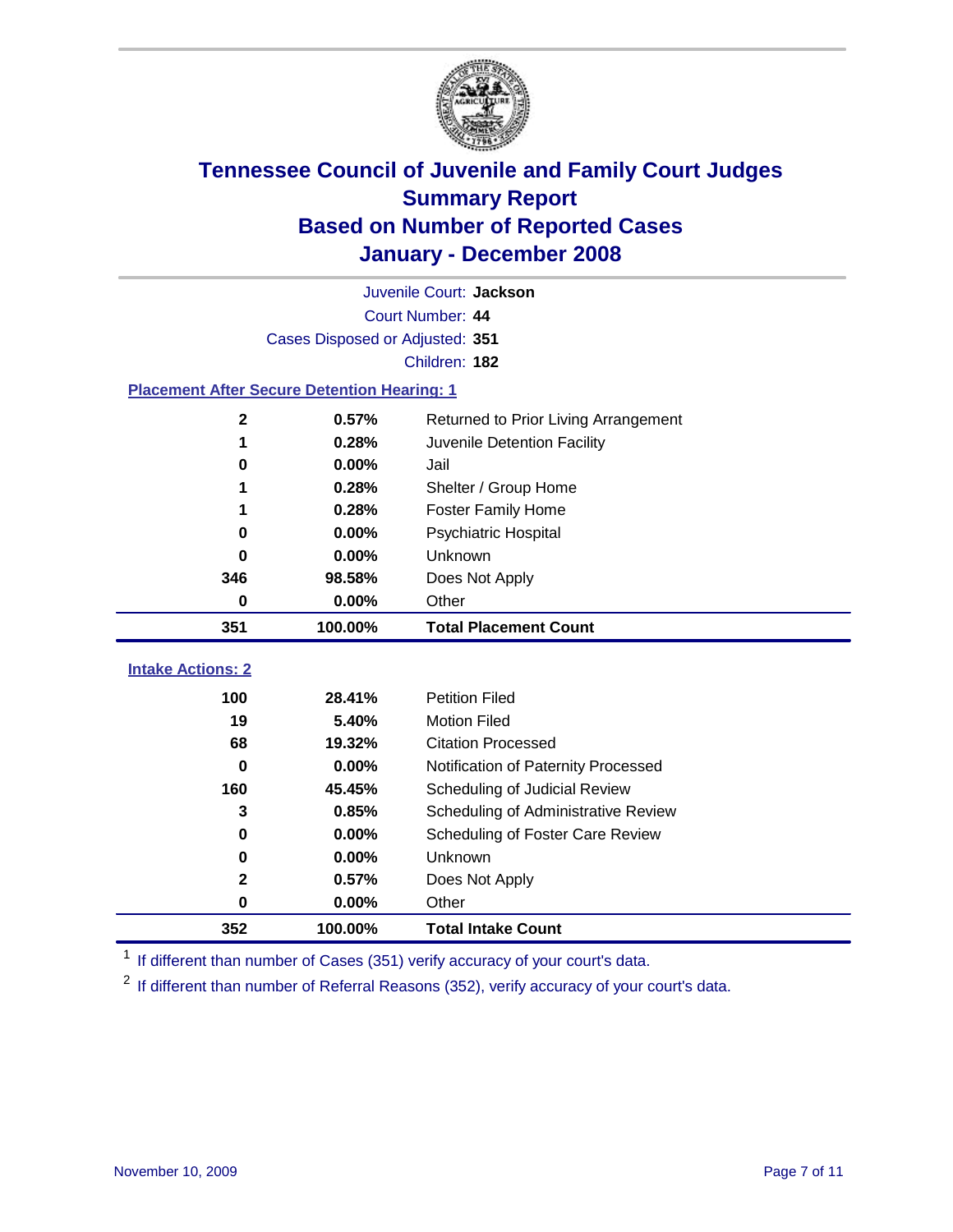

Court Number: **44** Juvenile Court: **Jackson** Cases Disposed or Adjusted: **351** Children: **182**

### **Last Grade Completed by Child: 1**

| 182          | 100.00% | <b>Total Child Count</b> |
|--------------|---------|--------------------------|
| 1            | 0.55%   | Other                    |
| 16           | 8.79%   | Unknown                  |
| $\bf{0}$     | 0.00%   | Never Attended School    |
| 6            | 3.30%   | Graduated                |
| 4            | 2.20%   | GED                      |
| $\bf{0}$     | 0.00%   | Non-Graded Special Ed    |
| $\mathbf{2}$ | 1.10%   | 12th Grade               |
| 34           | 18.68%  | 11th Grade               |
| 24           | 13.19%  | 10th Grade               |
| 24           | 13.19%  | 9th Grade                |
| 12           | 6.59%   | 8th Grade                |
| 12           | 6.59%   | 7th Grade                |
| 7            | 3.85%   | 6th Grade                |
| $\mathbf{2}$ | 1.10%   | 5th Grade                |
| 1            | 0.55%   | 4th Grade                |
| 4            | 2.20%   | 3rd Grade                |
| 1            | 0.55%   | 2nd Grade                |
| 3            | 1.65%   | 1st Grade                |
| 4            | 2.20%   | Kindergarten             |
| 4            | 2.20%   | Preschool                |
| 21           | 11.54%  | Too Young for School     |

### **Enrolled in Special Education: 1**

| 127 | 69.78%  | No                       |
|-----|---------|--------------------------|
| 38  | 20.88%  | Unknown                  |
| 182 | 100.00% | <b>Total Child Count</b> |

<sup>1</sup> One child could be counted in multiple categories, verify accuracy of your court's data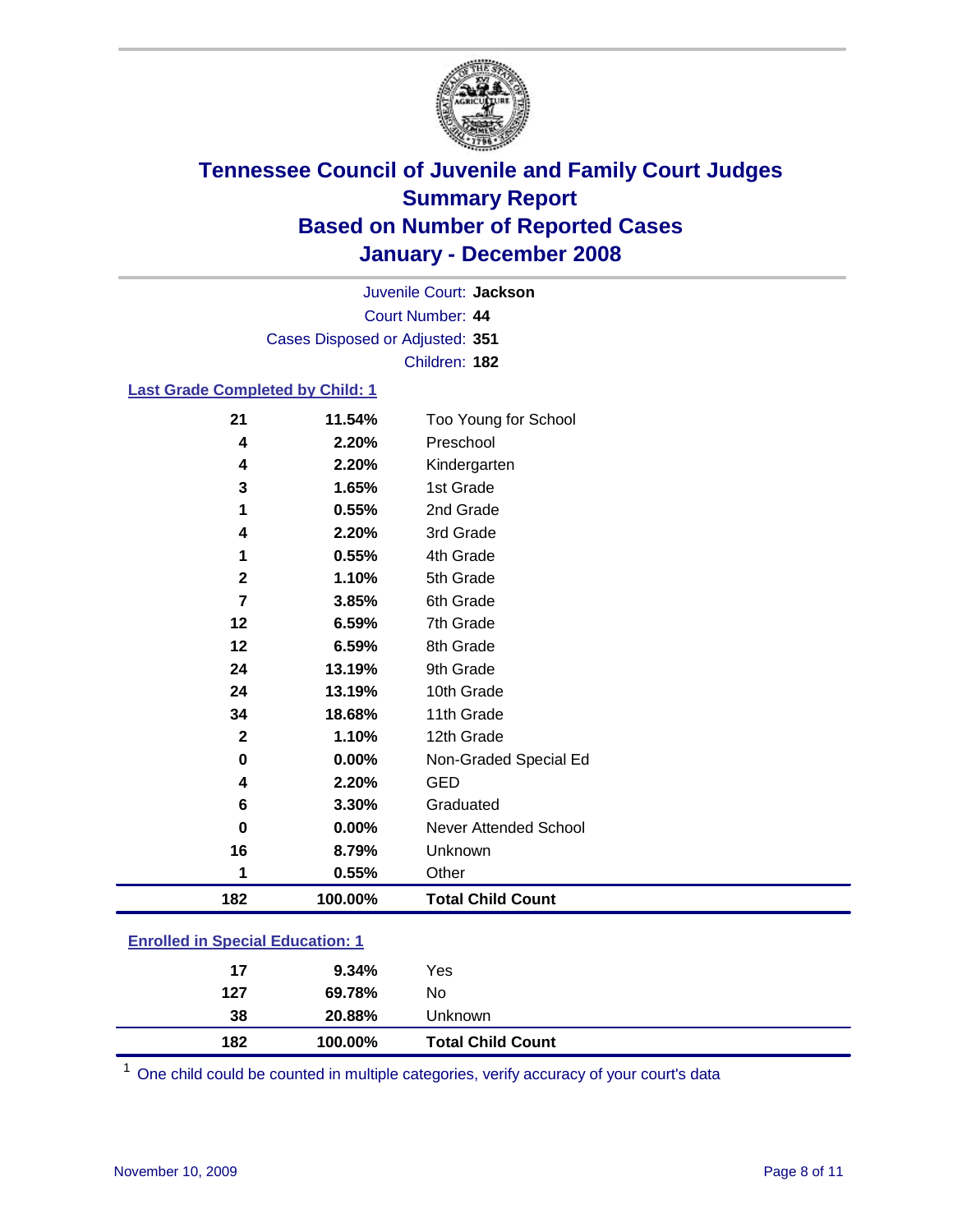

|                  |                                 | Juvenile Court: Jackson   |  |  |  |  |
|------------------|---------------------------------|---------------------------|--|--|--|--|
| Court Number: 44 |                                 |                           |  |  |  |  |
|                  | Cases Disposed or Adjusted: 351 |                           |  |  |  |  |
|                  |                                 | Children: 182             |  |  |  |  |
|                  | <b>Action Executed By: 1</b>    |                           |  |  |  |  |
| 352              | 100.00%                         | Judge                     |  |  |  |  |
| 0                | $0.00\%$                        | Referee                   |  |  |  |  |
| 0                | $0.00\%$                        | <b>YSO</b>                |  |  |  |  |
| 0                | 0.00%                           | Other                     |  |  |  |  |
| 0                | 0.00%                           | Unknown                   |  |  |  |  |
| 352              | 100.00%                         | <b>Total Action Count</b> |  |  |  |  |

### **Formal / Informal Actions: 1**

| 56  | 15.91%   | Dismissed                                        |
|-----|----------|--------------------------------------------------|
| 1   | 0.28%    | Retired / Nolle Prosequi                         |
| 27  | 7.67%    | <b>Complaint Substantiated Delinquent</b>        |
| 12  | 3.41%    | <b>Complaint Substantiated Status Offender</b>   |
| 38  | 10.80%   | <b>Complaint Substantiated Dependent/Neglect</b> |
| 1   | 0.28%    | <b>Complaint Substantiated Abused</b>            |
| 0   | $0.00\%$ | <b>Complaint Substantiated Mentally III</b>      |
| 0   | $0.00\%$ | Informal Adjustment                              |
| 34  | 9.66%    | <b>Pretrial Diversion</b>                        |
| 0   | $0.00\%$ | <b>Transfer to Adult Court Hearing</b>           |
| 0   | $0.00\%$ | Charges Cleared by Transfer to Adult Court       |
| 1   | 0.28%    | Special Proceeding                               |
| 54  | 15.34%   | <b>Review Concluded</b>                          |
| 124 | 35.23%   | Case Held Open                                   |
| 4   | 1.14%    | Other                                            |
| 0   | $0.00\%$ | <b>Unknown</b>                                   |
| 352 | 100.00%  | <b>Total Action Count</b>                        |

<sup>1</sup> If different than number of Referral Reasons (352), verify accuracy of your court's data.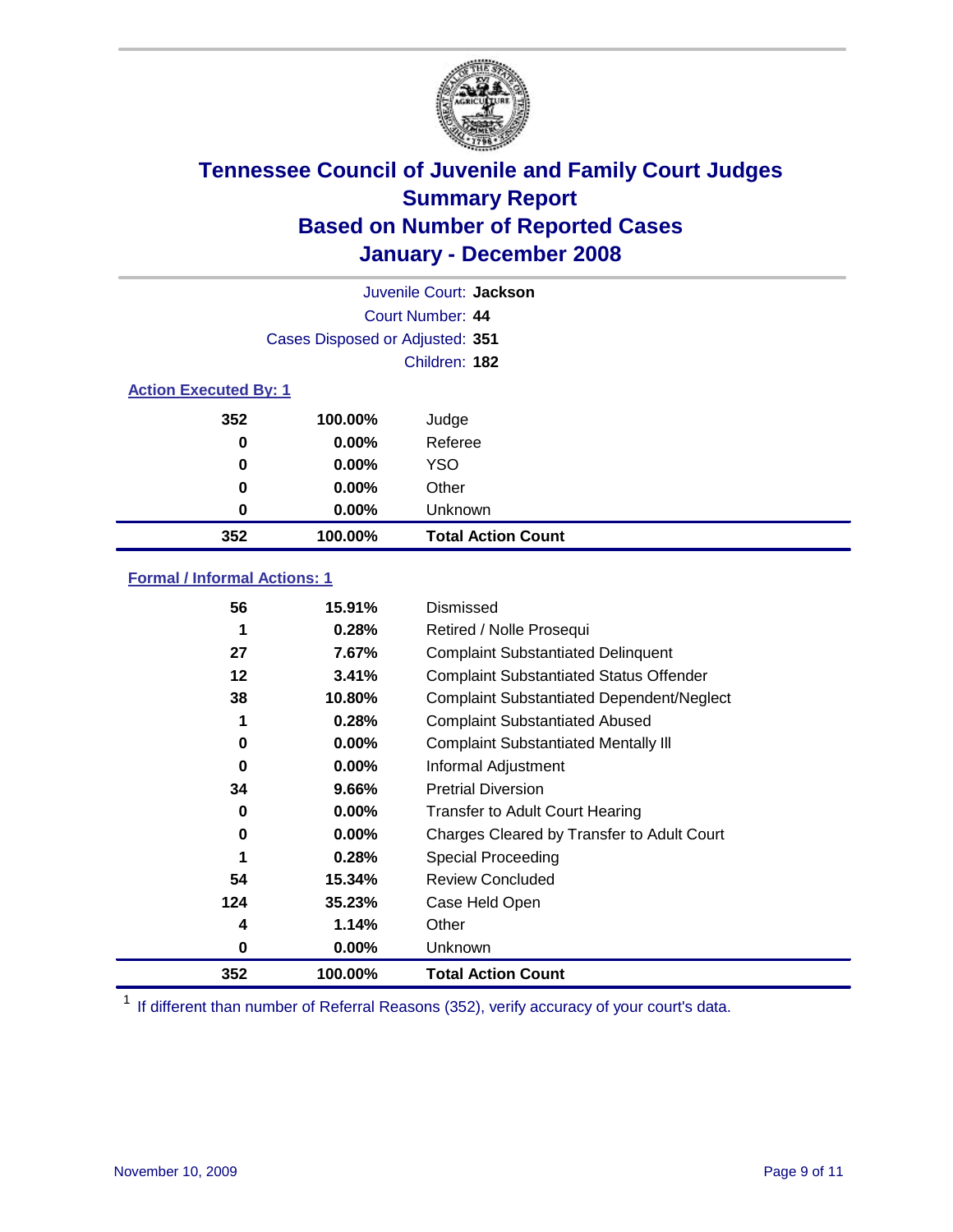

|                       |                                                       | Juvenile Court: Jackson                              |
|-----------------------|-------------------------------------------------------|------------------------------------------------------|
|                       |                                                       | Court Number: 44                                     |
|                       | Cases Disposed or Adjusted: 351                       |                                                      |
|                       |                                                       | Children: 182                                        |
| <b>Case Outcomes:</b> | There can be multiple outcomes for one child or case. |                                                      |
| 92                    | 17.90%                                                | <b>Case Dismissed</b>                                |
| 3                     | 0.58%                                                 | Case Retired or Nolle Prosequi                       |
| 1                     | 0.19%                                                 | Warned / Counseled                                   |
| 106                   | 20.62%                                                | Held Open For Review                                 |
| 2                     | 0.39%                                                 | Supervision / Probation to Juvenile Court            |
| 0                     | 0.00%                                                 | <b>Probation to Parents</b>                          |
| 0                     | 0.00%                                                 | Referral to Another Entity for Supervision / Service |
| 10                    | 1.95%                                                 | Referred for Mental Health Counseling                |
| 4                     | 0.78%                                                 | Referred for Alcohol and Drug Counseling             |
| 0                     | 0.00%                                                 | Referred to Alternative School                       |
| 0                     | 0.00%                                                 | Referred to Private Child Agency                     |
| 21                    | 4.09%                                                 | Referred to Defensive Driving School                 |
| 0                     | 0.00%                                                 | Referred to Alcohol Safety School                    |
| 0                     | 0.00%                                                 | Referred to Juvenile Court Education-Based Program   |
| 2                     | 0.39%                                                 | Driver's License Held Informally                     |
| 0                     | 0.00%                                                 | <b>Voluntary Placement with DMHMR</b>                |
| 0                     | 0.00%                                                 | Private Mental Health Placement                      |
| 0                     | 0.00%                                                 | <b>Private MR Placement</b>                          |
| 0                     | 0.00%                                                 | Placement with City/County Agency/Facility           |
| $\mathbf 2$           | 0.39%                                                 | Placement with Relative / Other Individual           |
| 20                    | 3.89%                                                 | Fine                                                 |
| 8                     | 1.56%                                                 | <b>Public Service</b>                                |
| 17                    | 3.31%                                                 | Restitution                                          |
| 4                     | 0.78%                                                 | <b>Runaway Returned</b>                              |
| 1                     | 0.19%                                                 | No Contact Order                                     |
| 0                     | 0.00%                                                 | Injunction Other than No Contact Order               |
| 0                     | 0.00%                                                 | <b>House Arrest</b>                                  |
| 1                     | 0.19%                                                 | <b>Court Defined Curfew</b>                          |
| 0                     | 0.00%                                                 | Dismissed from Informal Adjustment                   |
| 13                    | 2.53%                                                 | <b>Dismissed from Pretrial Diversion</b>             |
| 6                     | 1.17%                                                 | Released from Probation                              |
| 0                     | 0.00%                                                 | <b>Transferred to Adult Court</b>                    |
| 0                     | 0.00%                                                 | <b>DMHMR Involuntary Commitment</b>                  |